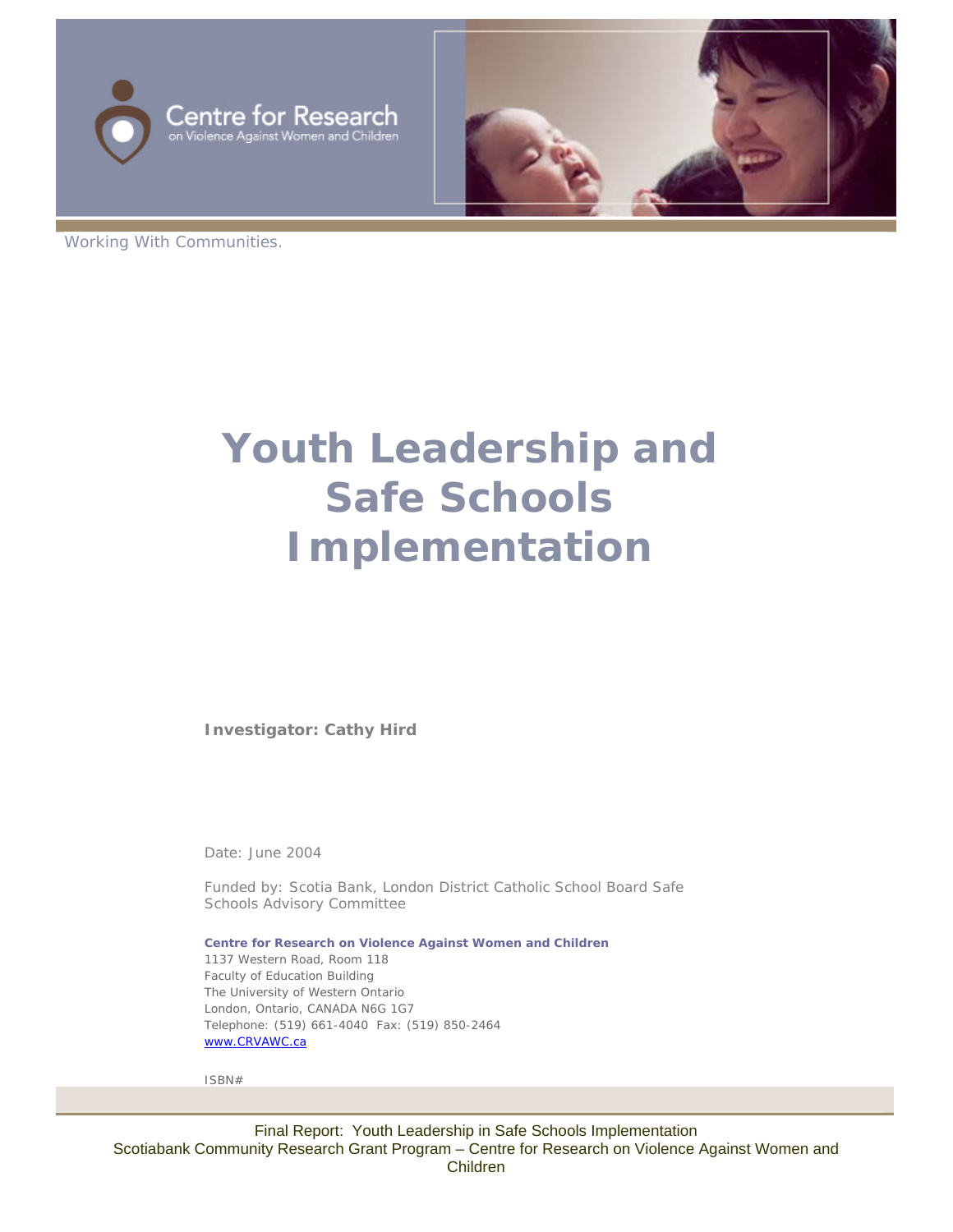## **1. Project Identification:**

| <b>Project Title: Youth Leadership in Safe Schools Implementation</b>       |                                           |  |  |  |
|-----------------------------------------------------------------------------|-------------------------------------------|--|--|--|
| <b>Project Sponsor:</b>                                                     | <b>Project Location:</b>                  |  |  |  |
| London District Catholic School Board                                       | City of London and the counties of Elgin, |  |  |  |
| Safe Schools Advisory Committee                                             | Middlesex and Oxford                      |  |  |  |
| 165 Elmwood Avenue East                                                     |                                           |  |  |  |
| London, Ontario                                                             |                                           |  |  |  |
| Project Duration: 2003 - 2004                                               | Project End Date: June 30, 2004           |  |  |  |
| <b>Project Coordinator:</b>                                                 |                                           |  |  |  |
| Cathy Hird, Secondary Teacher and former chair of the Safe Schools Advisory |                                           |  |  |  |
| Committee for the London District Catholic School Board (1999-2003)         |                                           |  |  |  |

# **2. Project History:**

The mandate revisions made by the Safe Schools Advisory Committee of the London District Catholic School Board (1999) reflect a more comprehensive and formal process for implementing policies and directives from the Ministry of Education and directives approved by the District. The mandate specifically provides directives in the Advisory Committee's function to provide leadership in the areas of assisting school communities to identify, develop and introduce new programs and policies and facilitate partnerships with system-level resources and community-level organizations and initiatives. (Refer to Appendix 1)

From 1999 to 2003 this mandate was realized through the implementation of three inter-related and inter-dependent components:

- $\triangleright$  Policies and procedures;
- $\triangleright$  Violence prevention and intervention;
- $\triangleright$  Community partnerships.

Violence prevention has the overall purpose of empowering school communities to create safer and caring learning environments by introducing and implementing prevention and intervention strategies. The vision of Catholic education is the foundation and context from which violence prevention is developed and implemented. Faith development through the acquisition of knowledge, attitudes, behaviours, and skills demonstrate to students the enduring essentials of living in relationships and striving toward the common good.

 As an integral component of safe schools implementation, violence prevention encompasses a board range of strategies. A holistic and systemic approach is critical and supports the involvement of the entire school community. The school community works together to form positive relationships with all children, nurtures a sense of belonging and inclusiveness, and addresses the academic, spiritual, and socialemotional needs of members of the school community.

 The involvement of students in safe schools implementation has been a longstanding violence prevention strategy through their participation in school-based, district-wide and community-based initiatives. The development of a formalized process for secondary youth to participate in safe schools implementation began after youth from area high schools participated in a youth conference as part of an international conference organized by the Centre for Children and Families in the Justice System of the London Family Court Clinic (June 2001).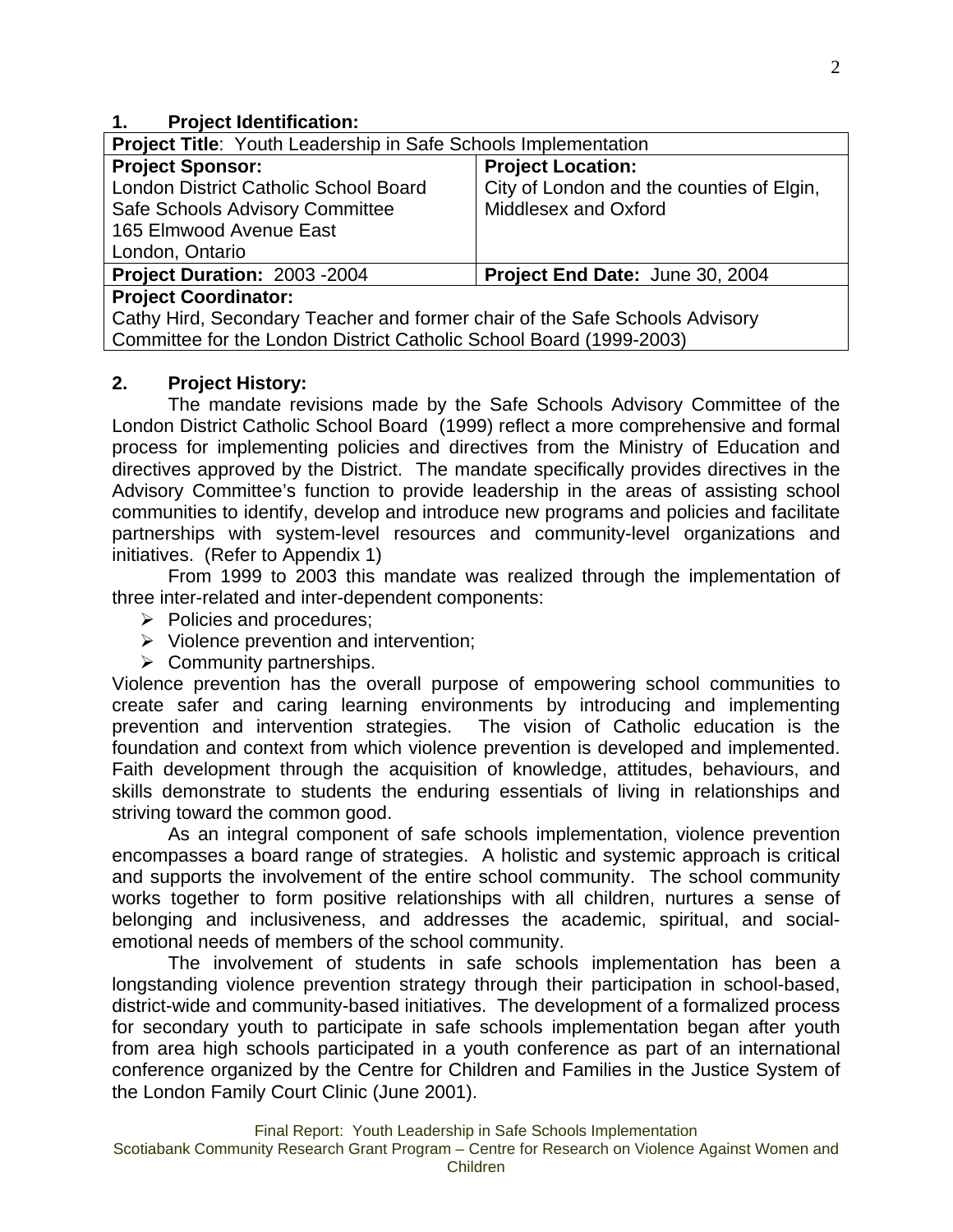Participants at this conference not only attended sessions that focused on raising their awareness of violence in interpersonal relationships, but also assumed an active role in identifying school-based concerns and strategies for promoting nonviolence in their respective school communities. The youth were encouraged to assume leadership roles through their participation in the conference and promoting school-based initiatives subsequent to the conference.

 In an attempt to assist youth from our Catholic schools in their efforts to introduce school-based initiatives, two focus groups were organized (September 2001 and April 2002). Structured opportunities were provided for youth to identify and share safety concerns, learn from one another and devise an action plan for future youth-driven school initiatives. The action plan included the establishment of a youth advisory subcommittee of the Safe Schools Advisory Committee of the London District Catholic School Board. The Safe Schools Advisory Committee approved the establishment of this subcommittee and its mandate. (Appendix 2)

 The initiative funded by the Centre for Research on Violence Against Women and Child through the Scotia Bank Community Research Grants Program, constitutes Phase I of the project and is school-based participatory action research. The objectives of the overall project are as follows:

- ¾ Solicit input from secondary students on identifying and responding to interpersonal violence and school safety concerns;
- $\triangleright$  Provide opportunities for students to develop leadership skills, heighten their awareness of violence against women and children, and promote peer facilitation skills;

 $\triangleright$  Develop a model for the inclusion of student involvement in safe schools policy. The process would involve:

- $\triangleright$  Pre and post assessment of students' attitudes, understanding and active engagement in responding to youth –related interpersonal violence;
- $\triangleright$  Establish a youth advisory committee of the Safe Schools Advisory Committee London District Catholic School Board;
- $\triangleright$  Facilitate the introduction of school-based violence prevention initiatives that respond to the needs of respective school communities;
- ¾ Evaluate the effectiveness of students' involvement in committee and schoolbased initiatives.

Phase I of the project consisted of the implementation of a youth leadership conference and post-conference initiatives. The conference, **P.E.A.C.E Movement** *(Promoting Equality, Acceptance & Compassion Everywhere)* allowed for a systemwide process for introducing the involvement of secondary students in assuming leadership roles in safe schools implementation.

# **3. Conference Overview:**

Final Report: Youth Leadership in Safe Schools Implementation The P.E.A.C.E. Movement conference was attended by 119 student delegates, 19 staff advisors, and several community representatives. All eight Catholic secondary schools sent delegates to the conference (79 student leaders and 13 staff advisors). In addition, four Catholic secondary schools from two neighbouring school districts participated in the conference (35 student leaders and 6 staff advisors). Guidelines were provided for the selection of the youth leaders for Phase 1 of the project. Each secondary school was encouraged to select 10 to 12 youth from grades 11 and 12 who were representative of various groups within their

Scotiabank Community Research Grant Program – Centre for Research on Violence Against Women and Children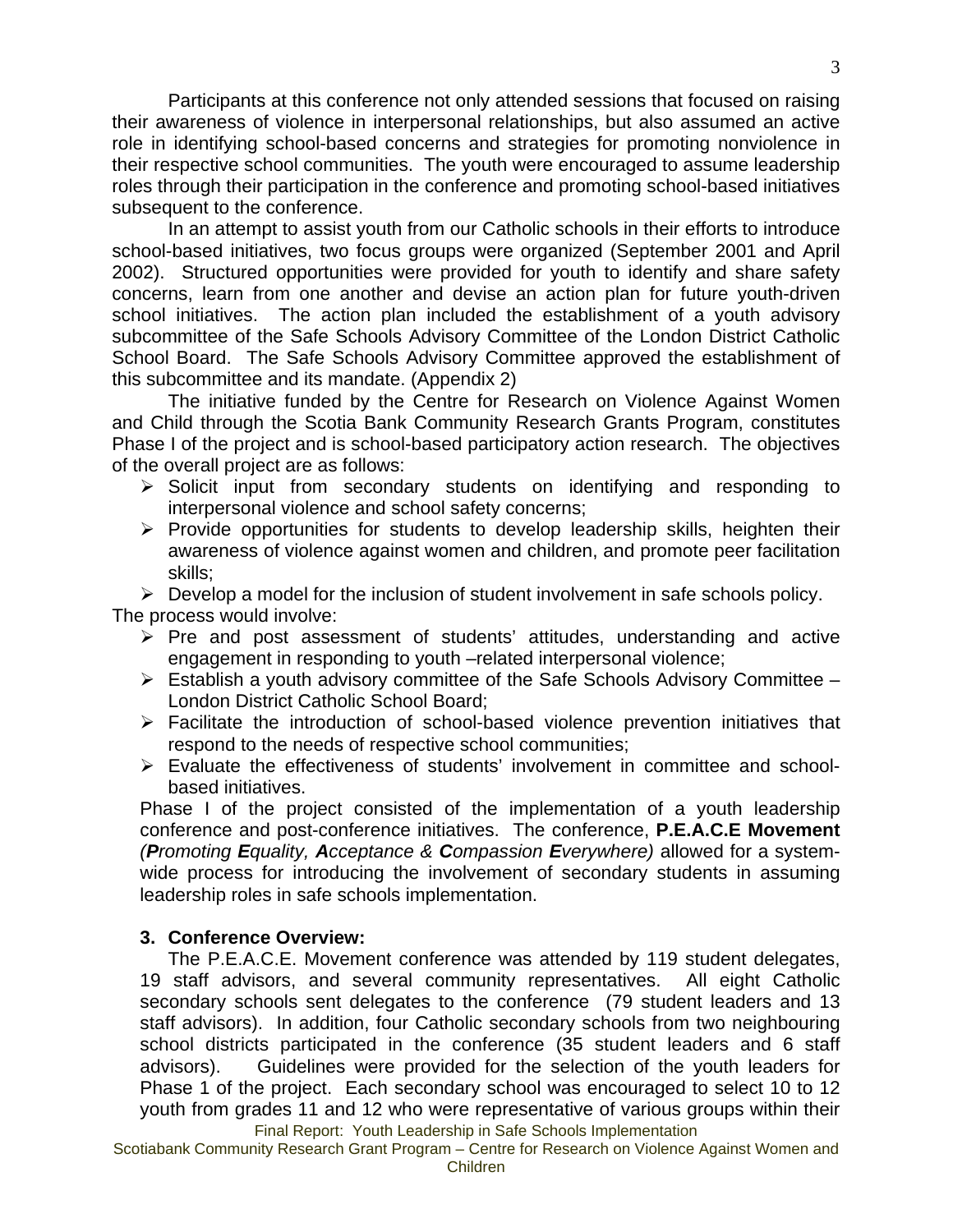respective school community (i.e., peer programs, Student Council, athletics, chaplaincy teams, clubs such as Peace and Development, special interest groups, etc.) Since the students were asked to make a one-year commitment to the project, the selected participants would be returning for the 2004-05 school year.

 A student survey regarding safety concerns in schools and a conference evaluation were completed by the youth delegates. Post-conference activities were developed to provide leadership opportunities for youth delegates and gather information from respective school communities for Phase II of the project.

| <b>Stated Objective:</b>    | Progress:                                                                                               |  |  |  |  |
|-----------------------------|---------------------------------------------------------------------------------------------------------|--|--|--|--|
| Solicit input from          | A. A comprehensive overview and directives of the project                                               |  |  |  |  |
| secondary students on       | were developed for use by school administrators and                                                     |  |  |  |  |
| identifying and responding  | staff advisors.                                                                                         |  |  |  |  |
| to interpersonal violence   | B. The conference held on February 11, 2004 at St.                                                      |  |  |  |  |
| and school safety           | George Catholic Parish. Guest Speaker: Mr. Serge                                                        |  |  |  |  |
| concerns.                   | LeClerc, Prairie Ministries (Manitoba); conference                                                      |  |  |  |  |
|                             | planning and leadership facilitation by Sanchez-Keane                                                   |  |  |  |  |
| Provide opportunities for   | & Associates and the Servant Retreat and Training                                                       |  |  |  |  |
| students to develop         | Centre                                                                                                  |  |  |  |  |
| leadership skills, heighten | C. The youth leaders completed a student survey and                                                     |  |  |  |  |
| their awareness of          | conference evaluation (February 11, 2004)                                                               |  |  |  |  |
| violence against women      | D. Each participating school was presented with                                                         |  |  |  |  |
| and children, and promote   | comprehensive resource materials for post-conference                                                    |  |  |  |  |
| peer facilitation skills.   | use in secondary schools. The resources could be                                                        |  |  |  |  |
|                             | used for team meetings, classroom presentations and                                                     |  |  |  |  |
| Develop a model for the     | as resources for staff advisors. Resources included:                                                    |  |  |  |  |
| inclusion of student        | the curriculum Choices for Positive Youth Relationships                                                 |  |  |  |  |
| involvement in school       | (produced by The Speer Society), and video resources                                                    |  |  |  |  |
| schools policy.             | and curriculum from Classroom Connections, and a                                                        |  |  |  |  |
|                             | copy of the book And Words Can Hurt Forever                                                             |  |  |  |  |
|                             | (Garbarino and deLara, 2002)                                                                            |  |  |  |  |
|                             | E. Analysis of surveys by the Centre for Research on                                                    |  |  |  |  |
|                             | Violence Against Women and Children. (May 2004)<br>F. Establishment of a P.E.A.C.E. team at 8 secondary |  |  |  |  |
|                             | schools with the LDCSB to oversee post-conference                                                       |  |  |  |  |
|                             | initiatives and Phase II implementation. Since all                                                      |  |  |  |  |
|                             | secondary schools sent Chaplains as one of the staff                                                    |  |  |  |  |
|                             | advisors, the team will be connected to existing                                                        |  |  |  |  |
|                             | chaplaincy structure for student involvement. (Ongoing)                                                 |  |  |  |  |
|                             | G. A student survey was developed with input from                                                       |  |  |  |  |
|                             | delegates for use in the general school population.                                                     |  |  |  |  |
|                             | (April 2004)                                                                                            |  |  |  |  |
|                             | H. Distribution of the student survey to a sample of the                                                |  |  |  |  |
|                             | student population in all secondary schools (May - June                                                 |  |  |  |  |
|                             | Student delegates in several schools were<br>$2004$ ).                                                  |  |  |  |  |
|                             | actively involved in conducting surveys Total number                                                    |  |  |  |  |
|                             | completed student surveys gathered from the<br>of                                                       |  |  |  |  |
|                             | secondary schools = $approx. 2,200$ (June 2004)                                                         |  |  |  |  |

## **4. Project Objectives and Progress:**

Final Report: Youth Leadership in Safe Schools Implementation Scotiabank Community Research Grant Program – Centre for Research on Violence Against Women and Children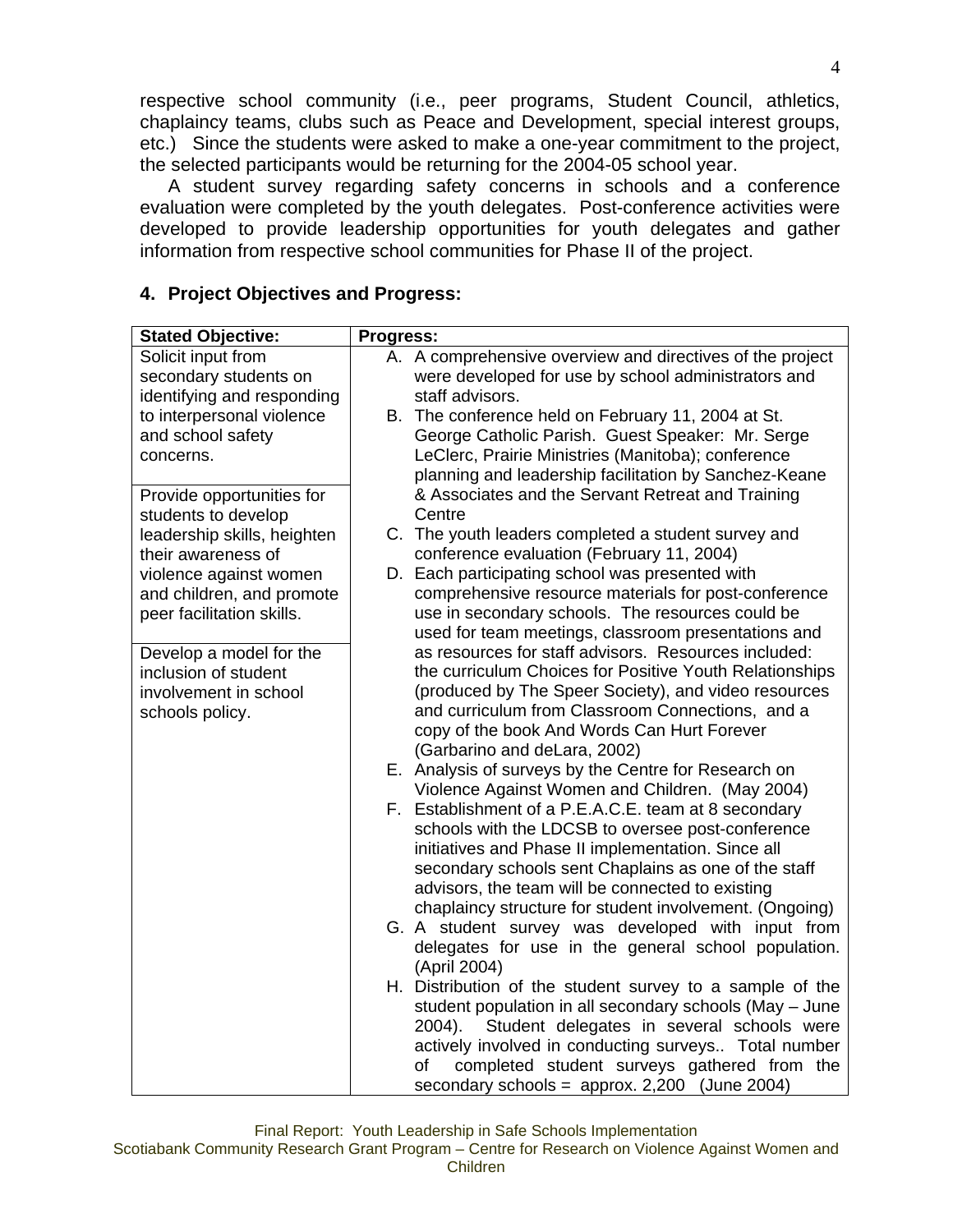## **If there any differences between objectives and results, what were the reasons for those differences?**

All the stated objectives were met with some revision to the process due to the project coordinator's return to full-time teaching. In consultation with Ms. Barbara MacQuarrie, Community Development Coordinator- Centre for Research on Violence Against Women and Children, adjustments were made to the expenditures to accommodate the fees for a project consultant and augment the role of schoolbased youth leadership teams.

# **5. Project Impact:**

Phase I of the project allowed for the establishment of a formal process to ensure the inclusion of student involvement in safe schools implementation at each of the secondary schools. Conference evaluations clearly reflected students' strong desire and willingness to assume active leadership roles in identifying and addressing issues related to interpersonal violence and general safety in schools. This commitment and motivation to take responsibility and action have been clearly demonstrated through their participation in post conference activities. Students have assumed leadership roles for committee functioning. These responsibilities have included chairing meetings, making announcements, recording minutes of meetings, and other vital committee roles and tasks. Statistics from one secondary school show that the P.E.A.C.E. team organized ten post conference meetings to implement directives.

As a result of their participation in the leadership conference and post-conference activities in their respective schools, students are more aware of:

- $\triangleright$  the nature and scope of the leadership roles in safe schools implementation;
- $\triangleright$  how they can be empowered to make a difference through collaborative efforts with other groups in their school community;
- $\triangleright$  the challenges associated with gaining an understanding of interpersonal violence and safety concerns in schools,
- $\triangleright$  the importance of systemic responses to safe schools implementation.

Media coverage of the conference reflected a public sensitivity and interest in the potential of student involvement in safe schools implementation. Respective school communities highlighted the participation of local youth in the P.E.A.C.E. Movement through newspaper articles (community and school-based), yearbook pages, student news network, posters and artwork. This further developed another form of peace education in violence prevention and intervention.

 The analysis of conference evaluation forms indicates that a large majority of the student leaders found that the conference helped them understand youth empowerment to make school safer (91%) and that they began to identify ways to work together with team members as a result of the conference activities and topics (87%).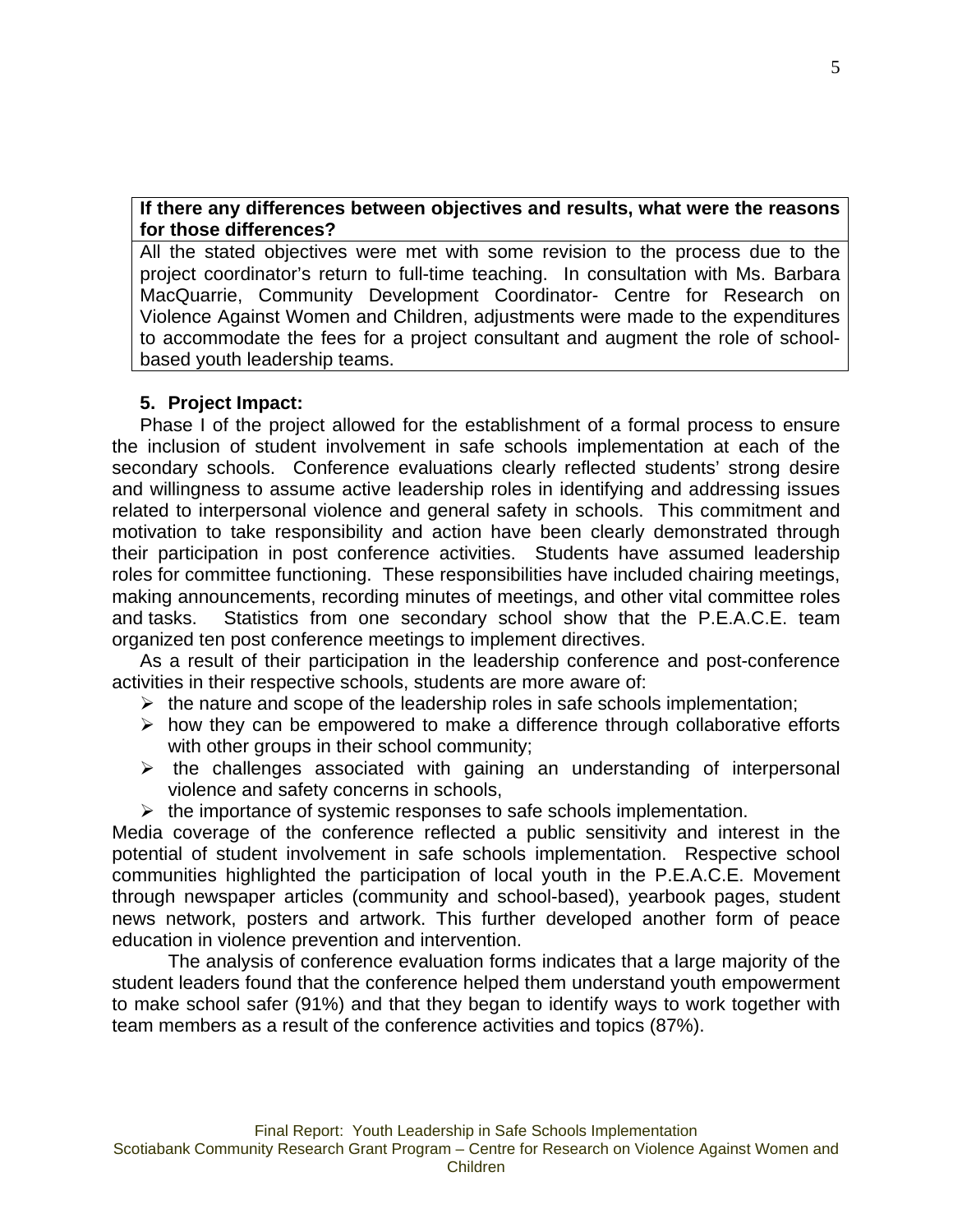| <b>Expenditures:</b>                                                                      | <b>Scotiabank Grant</b><br><b>Funding</b> |                 | <b>In-Kind Contributions</b>                                                          | <b>Additional Funding Sources</b>                                              | Amount:  |
|-------------------------------------------------------------------------------------------|-------------------------------------------|-----------------|---------------------------------------------------------------------------------------|--------------------------------------------------------------------------------|----------|
|                                                                                           |                                           |                 |                                                                                       |                                                                                |          |
|                                                                                           | <b>Planned</b>                            | <b>Actual</b>   |                                                                                       |                                                                                |          |
| Transportation of students and staff facilitators<br><b>Release Time for facilitators</b> | 500<br>500                                | $\Omega$<br>0   | Transportation cost incurred<br>by each secondary school<br>Coverage costs covered by | Registration fees received from<br>6 schools with LDCSB:<br>(\$200 per school) | 1,200    |
|                                                                                           |                                           |                 | schools                                                                               |                                                                                |          |
| Administrative costs                                                                      |                                           |                 |                                                                                       | Outstanding registration fees:                                                 |          |
| Supplies - paper, folders, labels, etc. from Grand                                        | $\Omega$                                  |                 |                                                                                       | as of July 2004                                                                | 430      |
| and Toy                                                                                   |                                           | 183.22          | 157.32                                                                                | School $A = $200$<br>School $B = $230$                                         |          |
| Supplies - Staples<br>Photocopying (User ID#1225 - St. Thomas                             |                                           |                 |                                                                                       | Note: Arrangements for                                                         |          |
| Aquinas)                                                                                  |                                           |                 | 352.64                                                                                | payments have been made                                                        |          |
| Meals and refreshments:                                                                   |                                           |                 |                                                                                       | Registration fees received from                                                |          |
| Lunch                                                                                     | 500                                       | 500             | 395.00                                                                                | other school districts                                                         | 1,600    |
|                                                                                           |                                           |                 |                                                                                       | (\$400/school)                                                                 |          |
| Refreshments and snacks                                                                   |                                           |                 | 422.96                                                                                |                                                                                |          |
| Resources:                                                                                |                                           |                 |                                                                                       | Donation from London Student                                                   |          |
| Choices for Positive Youth Relationship Curriculum                                        | 1000                                      | 1049.00         |                                                                                       | <b>Crime Stoppers</b>                                                          | 250      |
| Crosses (gold plated)<br>$(150 \ @.80)$                                                   |                                           |                 | 138.00                                                                                |                                                                                |          |
| 12 copies of And Words Can Hurt Forever                                                   |                                           |                 |                                                                                       |                                                                                |          |
| (Chapters)                                                                                |                                           |                 | 161.78                                                                                |                                                                                |          |
| Recommended media resources                                                               | 1000                                      | $\mathbf 0$     | Materials at no cost through                                                          | Registration fee for additional                                                |          |
|                                                                                           |                                           |                 | <b>Peace Connections</b>                                                              | participants                                                                   | 20       |
| Professional and community consultations                                                  |                                           |                 |                                                                                       |                                                                                |          |
| Guest Speaker's Fee and Expenses                                                          | 1,500                                     | 800             | 504.99                                                                                |                                                                                |          |
| <b>Hotel Accommodations</b>                                                               |                                           |                 | 122.08                                                                                |                                                                                |          |
| Consultation Sanchez-Keane and Associates -                                               |                                           |                 |                                                                                       |                                                                                |          |
| Installment #1 Conference planning                                                        |                                           | 2,000<br>467.78 | 1,244.22                                                                              |                                                                                |          |
| Installment #2 - Conference fees and post<br>conferences services                         |                                           |                 |                                                                                       |                                                                                |          |
|                                                                                           |                                           |                 | No fees incurred from Project Coordinator or the Centre for                           |                                                                                |          |
| <b>Project Coordination</b>                                                               |                                           |                 | Research on Violence Against Women and Children                                       |                                                                                |          |
| Total:                                                                                    | 5,000.00                                  | 5,000.00        | 3,498.99                                                                              |                                                                                | 3,500.00 |
|                                                                                           |                                           |                 |                                                                                       | 1000010001117111117777                                                         |          |

# 5. **Summary of Expenditures – Grant: \$5,000 Secondary Students' Involvement in Safe Schools Implementation Policy**

**LDCSB ACCOUNT NUMBER: 410-21-380CP-6**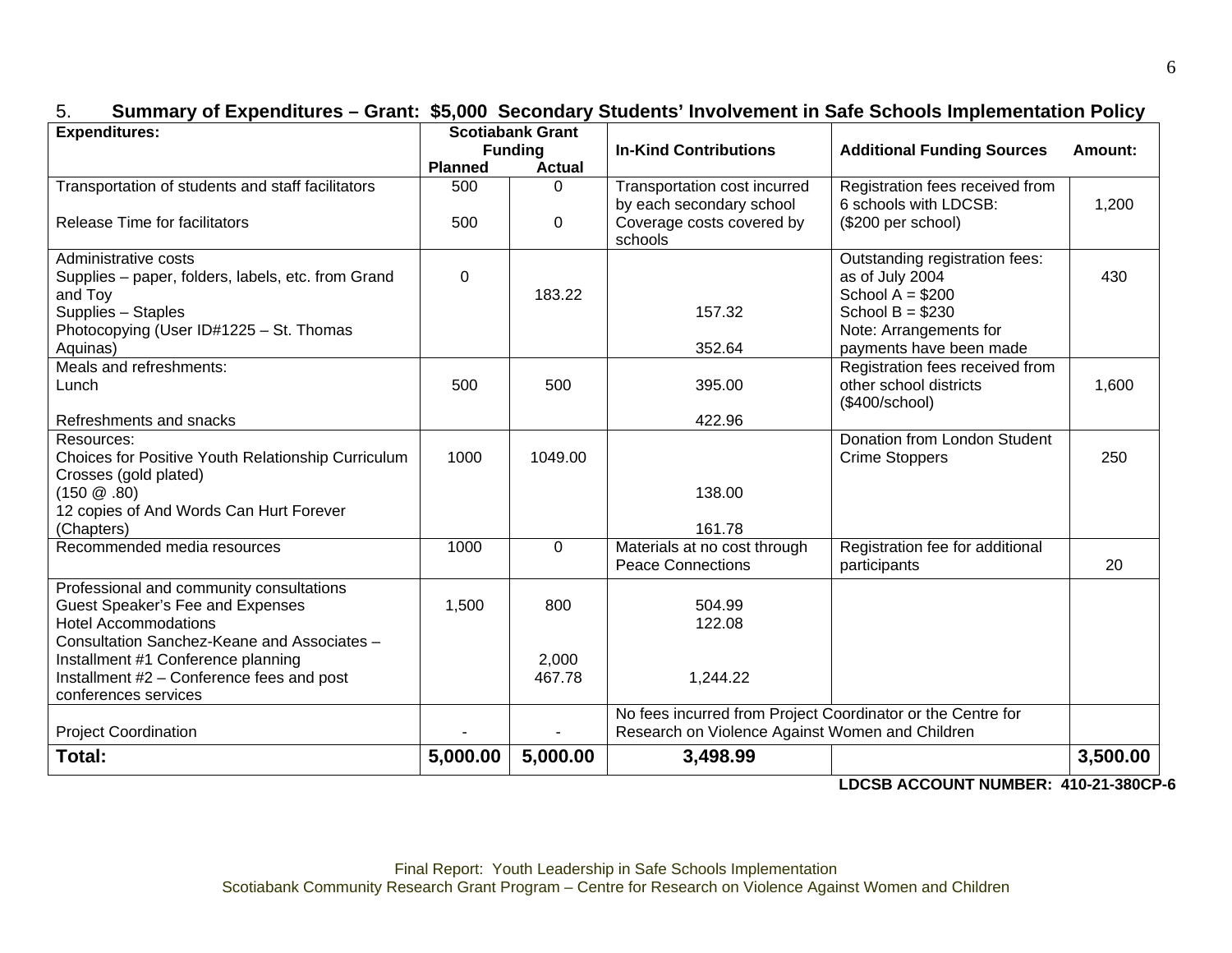#### **6. Findings:**

The student survey was intended to provide self-reported perceptions on topics of violence at school, school connectedness, and the effect of faith on personal attitudes towards others and towards acts of violence. Although these student leaders reported that their faith plays a role in guiding their interpersonal relationships, and that they feel connected to their schools, many of them experience violence themselves and even more witness violence amongst their peers while at school. Some of the violence that these student leaders and their peers experience at school is physical but more appears to be non-physical such as sexual and verbal harassment, social exclusion, rumours, and threats.

The prevalence of non-physical violence is of concern since these forms of violence are more difficult to detect by school staff, students, and parents. In addition, non-physical forms of violence may be chronic in nature and may have lasting emotional/psychological effects that are comparable or more significant than incidents of physical violence.

Students reported violent incidents to parents, friends or school staff; however, not enough information was gathered in the survey to make any conclusions about the nature of this reporting. It is encouraging that although they may not experience firsthand what their peers face, student leaders are aware of and do interact with others who experience the violence. Their understanding of the culture of violence in their school communities could potentially be beneficial when trying to reach more marginalized youth through interactions and planned school-based initiatives.

Generalizations about the data gathered can not be made since the student leaders are not representative of the Catholic secondary student population. Conclusions drawn from these data could be generalized to other student leaders in Catholic schools, but not to secondary school students in general.

To obtain a representative sampling of secondary school student population, a revised survey was completed in each secondary school between May-June 2004. The approximate number of secondary students in the LDCSB who completed the survey is 2,200. These surveys have been forwarded for analysis to the Centre for Research on Violence Against Women and Children (June 2004).

#### 6. **Future Considerations and Recommendations:**

- 1. The assigned responsibilities for project coordinator need to be assumed by a member of the Safe Schools Advisory Committee of the London District Catholic School Board. Associated tasks and responsibilities would include:
	- $\triangleright$  Ensuring the coordination of the District-wide project. Specific directives would include seeking additional grand funding for implementing Phase II of the project, establishing the Youth Advisory Subcommittee, and ongoing liaison with school-based P.E.A.C.E. teams.
	- $\triangleright$  Reporting of project progress to Senior Administration;
	- $\triangleright$  Continuing the research partnerships with the Centre for Research on Violence Against Women and Children. Specifically, monitoring the progress of data entry and analysis of student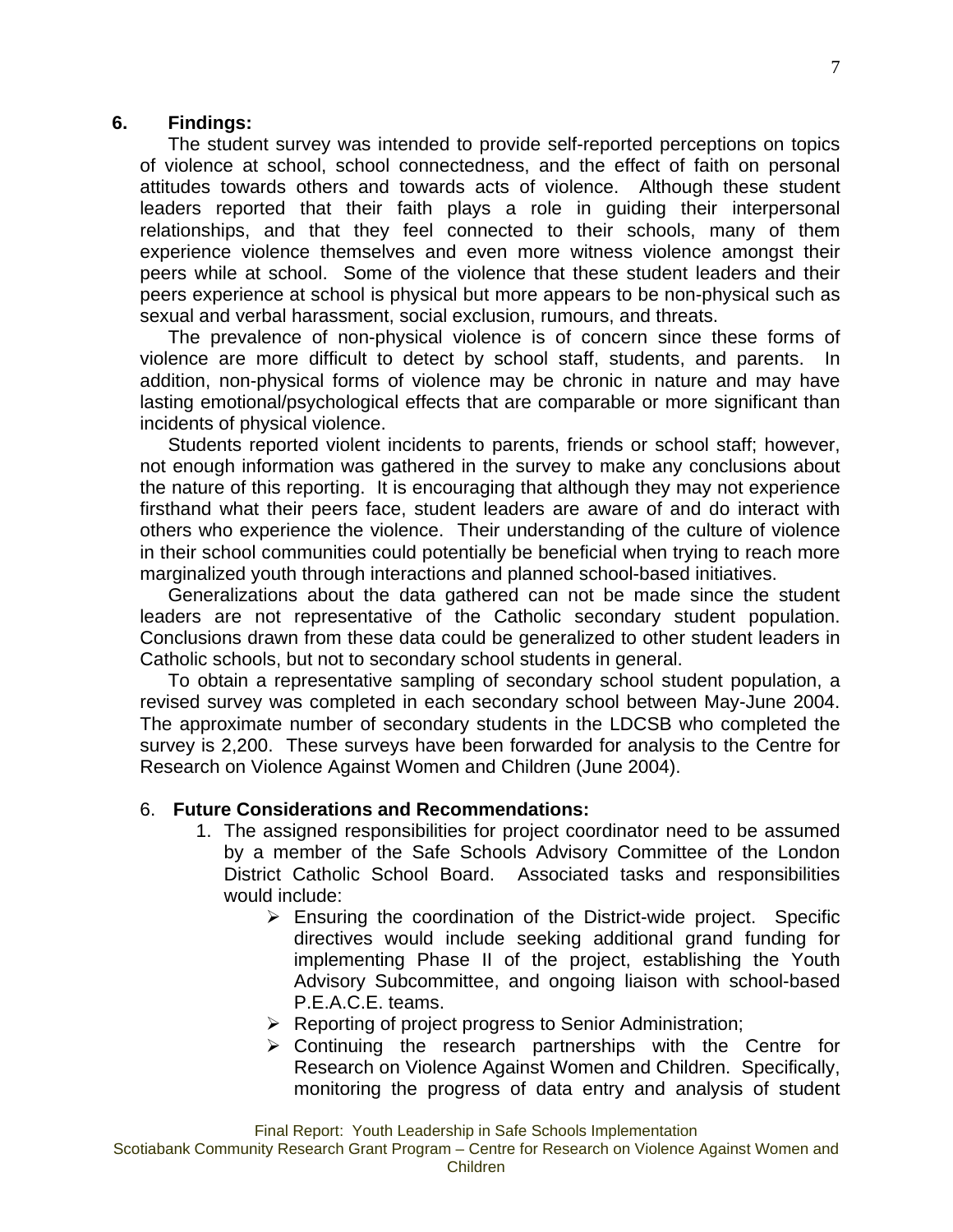surveys and assisting in writing the reports to be sent to each secondary school and the overview of secondary population surveyed.

- $\triangleright$  Reporting the findings of secondary school student population survey to the Safe Schools Advisory Committee, Senior Administration, P.E.A.C.E teams, school administrators, Catholic School Council and the broader community.
- $\triangleright$  Identifying and encouraging the implementation of multidimensional strategies for primary and secondary violence prevention (i.e., curriculum resources, TAP sessions, assemblies, peer education, etc.)
- 2. The provision of opportunities for staff advisors to meet, discuss and support their facilitative roles in empowering student participation in safe schools implementation.
- 3. The provision of assistance for school-based teams to address needs identified by the information gathered on self-reported perceptions of school safety, connectedness and faith on personal attitudes towards others and towards acts of violence.
- 4. The planning of a gathering, preferably in the form of a leadership conference, for student leaders and advisors to continue developing leadership skills, share school-based initiatives among schools, and identify further directions for youth involvement in safe schools implementation.
- 5. The continued identification of community partnerships for addressing and meeting the complexity of needs related to interpersonal violence and school safety concerns is highly recommended. Additional funding partnerships that can be explored are: the Monsignor Feeney Foundation (violence prevention funding) and United Way of Greater London – Youth In Action Fund. Accessing the expertise of professionals from the Centre for Research on Violence Against Women and Children is highly recommended for possible funding partners and research applications.

Report Prepared by: Cathy Hird, Project Coordinator – May 2002 – June 2004 Holy Cross Catholic Secondary School 367 Second Street, Strathroy, Ontario N7G 4K6 Telephone: 519-245-8488 Fax: 519-245-7693 Email: [c.hird@ldcsb.on.ca](mailto:c.hird@ldcsb.on.ca)

# *Addendum:*

*This report was presented by C. Hird and discussed during a meeting held on July 5, 2004 with Catherine Sexton, Superintendent of Education, Sharon Wright-Evans, Chair of the Safe Schools Advisory Committee of the London District Catholic School Board, and Terry Spencer, Research Officer for the London District Catholic School Board. A copy of the P.E.A.C.E. Movement conference program was distributed and reviewed.* 

Final Report: Youth Leadership in Safe Schools Implementation

Scotiabank Community Research Grant Program – Centre for Research on Violence Against Women and Children

8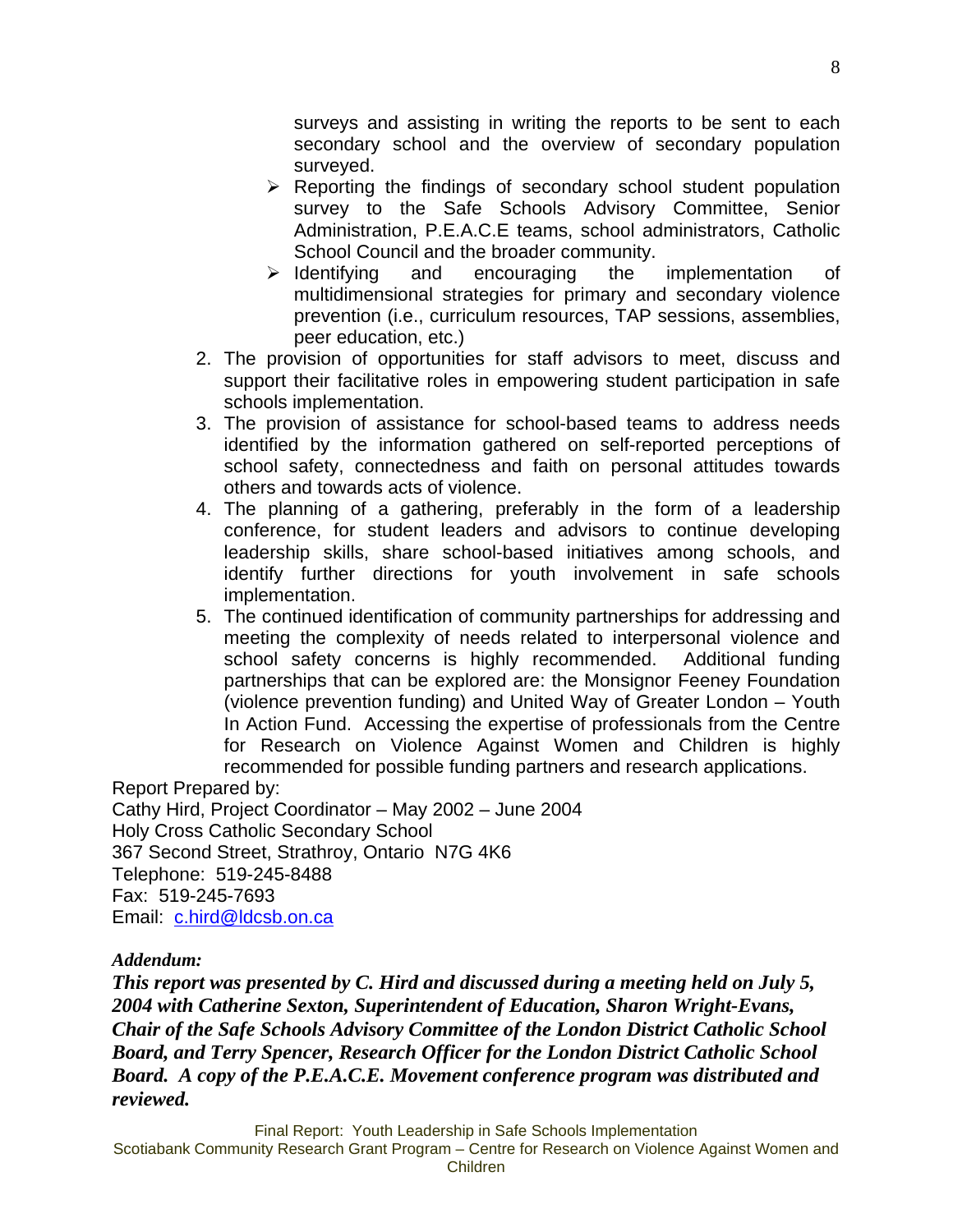*While reviewing the conference program, the Action Planning component described the following process for the participants at the conference: Spring 2004* 

*Survey school population* 

- ¾ *Survey provided how do students in your school feel about school safety?*
- ¾ *Who will you survey?*
- ¾ *How will you survey?*
- ¾ *When will you survey?*

# *Fall 2004*

*Attend the P.E.A.C.E. Movement Leadership Conference II in order to:* 

- ¾ *Share results from the survey*
- ¾ *Brainstorm ways to meet the needs of your peers*
- ¾ *Plan a school initiative to address the safety issues of your student population*

*Delegates to attend the Youth Anti-Hate Program* 

*Delegates to attend the Crime Stoppers Conference* 

*Winter 2004* 

*Implement your initiative at your school*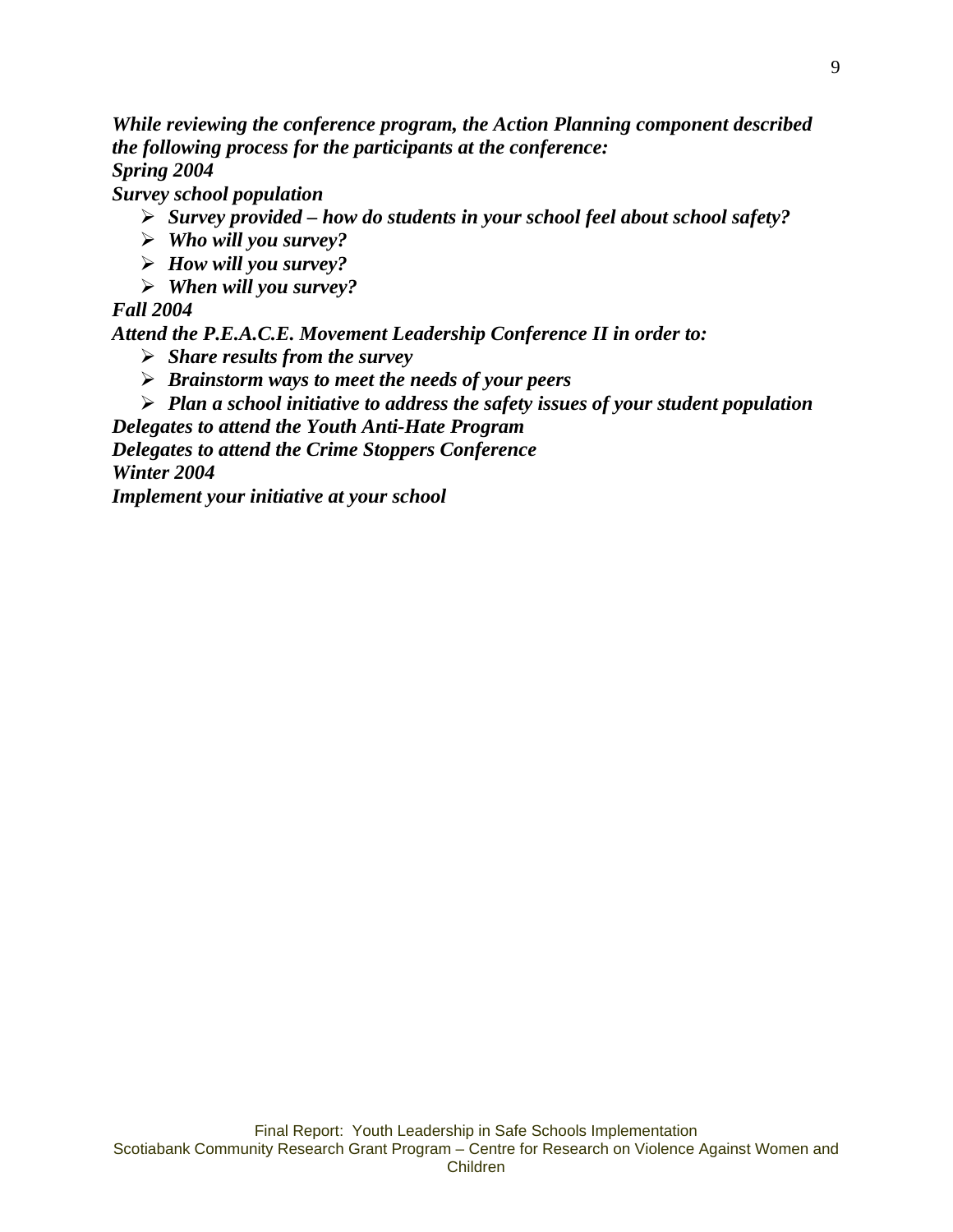# Appendix 1:

The Safe Schools Advisory Committee of the London District Catholic School Board was established to provide support to schools in their ongoing efforts to enhance the safety of students. Specifically, the mandate of the committee is to:

- $\triangleright$  Respond to, interpret, and disseminate directives from the Ministry of Education that relate to issues of school safety;
- $\triangleright$  Act in an advisory capacity to assist schools in the implementation of both Ministry and system-level directives;
- ¾ Provide leadership by identifying schools' needs, and linking schools to relevant system-level resources and community-level organizations and initiatives;
- $\triangleright$  Provide guidelines for schools to use in the development, selection, and introduction of new programs and policies relating to safe schools;
- $\triangleright$  Evaluate the implementation and effectiveness of policies and programs relating to safe schools;
- $\triangleright$  Make recommendations to senior administration with respect to system needs and the programs and resources that are required to meet these needs;
- $\triangleright$  Work with the various law enforcement agencies in implementing a policy of violence-free schools.